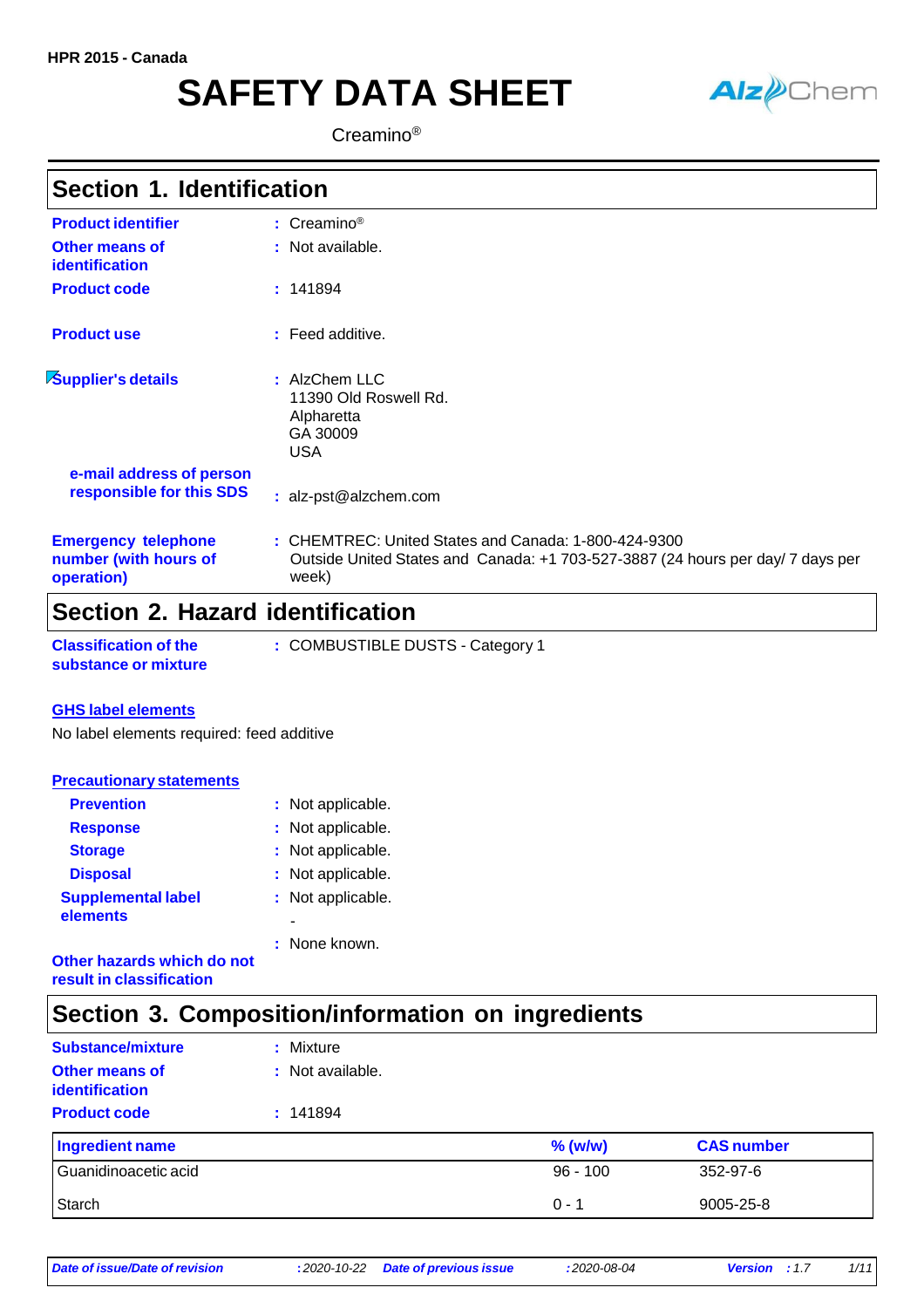## **Section 3. Composition/information on ingredients**

There are no additional ingredients present which, within the current knowledge of the supplier and in the **concentrations applicable, are classified as hazardous to health or the environment and hence require reporting in this section.**

**Occupational exposure limits, if available, are listed in Section 8.**

### **Section 4. First-aid measures**

| <b>Description of necessary first aid measures</b> |                                                                                                                                                                                                                                                                                                                                                                                                                                                                                                                                                                                                                                                                                                                                                                                                                              |
|----------------------------------------------------|------------------------------------------------------------------------------------------------------------------------------------------------------------------------------------------------------------------------------------------------------------------------------------------------------------------------------------------------------------------------------------------------------------------------------------------------------------------------------------------------------------------------------------------------------------------------------------------------------------------------------------------------------------------------------------------------------------------------------------------------------------------------------------------------------------------------------|
| <b>Eye contact</b>                                 | : Immediately flush eyes with plenty of water, occasionally lifting the upper and lower<br>eyelids. Check for and remove any contact lenses. Continue to rinse for at least 10<br>minutes. Get medical attention if irritation occurs.                                                                                                                                                                                                                                                                                                                                                                                                                                                                                                                                                                                       |
| <b>Inhalation</b>                                  | : Remove victim to fresh air and keep at rest in a position comfortable for breathing.<br>If not breathing, if breathing is irregular or if respiratory arrest occurs, provide<br>artificial respiration or oxygen by trained personnel. It may be dangerous to the<br>person providing aid to give mouth-to-mouth resuscitation. Get medical attention if<br>adverse health effects persist or are severe. If unconscious, place in recovery<br>position and get medical attention immediately. Maintain an open airway. Loosen<br>tight clothing such as a collar, tie, belt or waistband. In case of inhalation of<br>decomposition products in a fire, symptoms may be delayed. The exposed person<br>may need to be kept under medical surveillance for 48 hours.                                                       |
| <b>Skin contact</b>                                | : Flush contaminated skin with plenty of water. Remove contaminated clothing and<br>shoes. Get medical attention if symptoms occur. Wash clothing before reuse.<br>Clean shoes thoroughly before reuse.                                                                                                                                                                                                                                                                                                                                                                                                                                                                                                                                                                                                                      |
| <b>Ingestion</b>                                   | : Wash out mouth with water. Remove dentures if any. Remove victim to fresh air<br>and keep at rest in a position comfortable for breathing. If material has been<br>swallowed and the exposed person is conscious, give small quantities of water to<br>drink. Stop if the exposed person feels sick as vomiting may be dangerous. Do not<br>induce vomiting unless directed to do so by medical personnel. If vomiting occurs,<br>the head should be kept low so that vomit does not enter the lungs. Get medical<br>attention if adverse health effects persist or are severe. Never give anything by<br>mouth to an unconscious person. If unconscious, place in recovery position and get<br>medical attention immediately. Maintain an open airway. Loosen tight clothing such<br>as a collar, tie, belt or waistband. |

#### **Most important symptoms/effects, acute and delayed**

| <b>Potential acute health effects</b> |                                                                                                                                                                          |
|---------------------------------------|--------------------------------------------------------------------------------------------------------------------------------------------------------------------------|
| <b>Eye contact</b>                    | : Exposure to airborne concentrations above statutory or recommended exposure<br>limits may cause irritation of the eyes.                                                |
| <b>Inhalation</b>                     | : Exposure to airborne concentrations above statutory or recommended exposure<br>limits may cause irritation of the nose, throat and lungs.                              |
| <b>Skin contact</b>                   | : No known significant effects or critical hazards.                                                                                                                      |
| <b>Ingestion</b>                      | : discomfort (gastrointestinal); Nauseating.                                                                                                                             |
| Over-exposure signs/symptoms          |                                                                                                                                                                          |
| <b>Eye contact</b>                    | : Adverse symptoms may include the following:<br>irritation<br>redness                                                                                                   |
| <b>Inhalation</b>                     | : Adverse symptoms may include the following:<br>respiratory tract irritation<br>coughing                                                                                |
| <b>Skin contact</b>                   | : No specific data.                                                                                                                                                      |
| <b>Ingestion</b>                      | : No specific data.                                                                                                                                                      |
|                                       | <b>Indication of immediate medical attention and special treatment needed, if necessary</b>                                                                              |
| <b>Notes to physician</b>             | : In case of inhalation of decomposition products in a fire, symptoms may be delayed.<br>The exposed person may need to be kept under medical surveillance for 48 hours. |
| <b>Specific treatments</b>            | : No specific treatment.                                                                                                                                                 |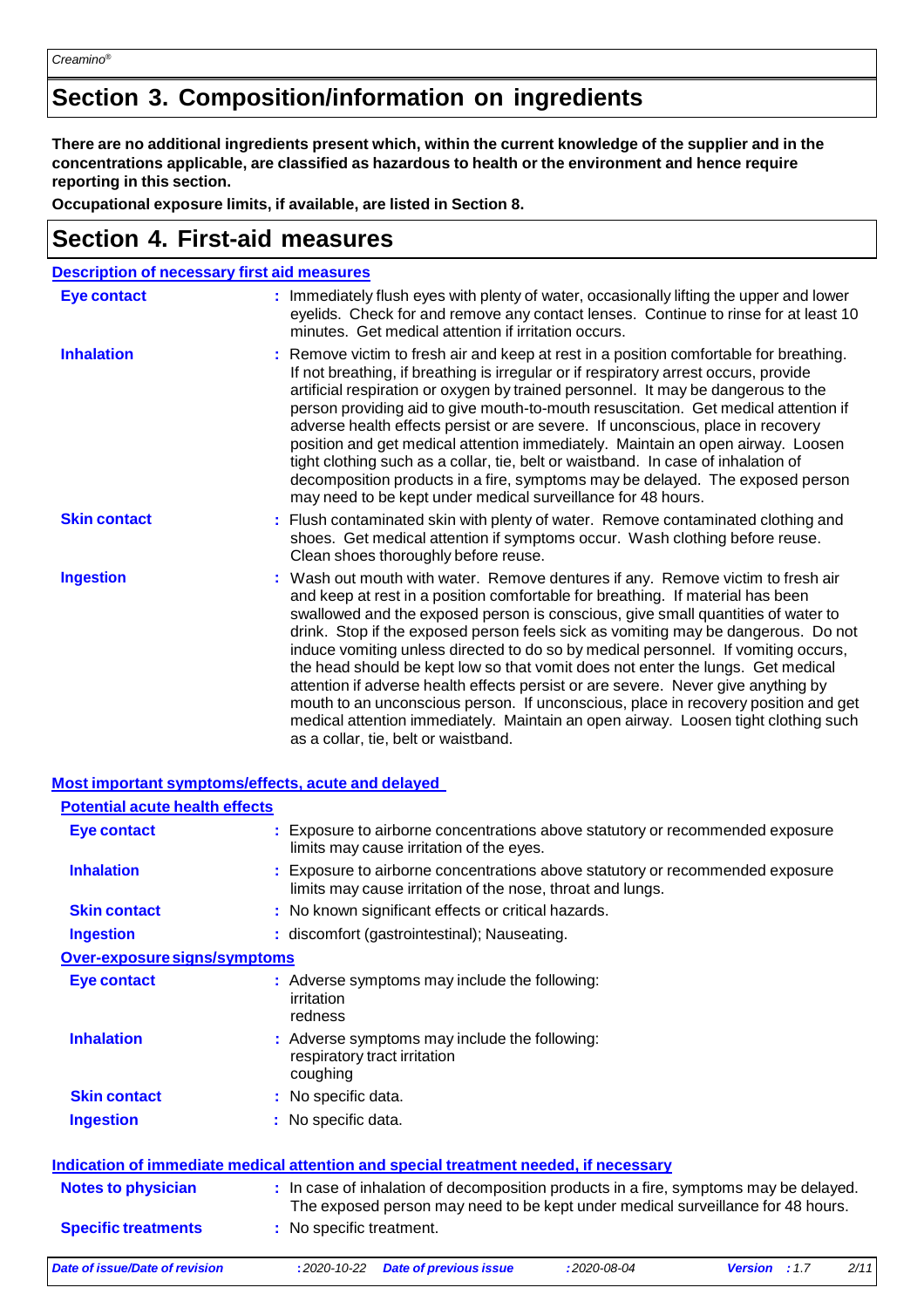## **Section 4. First-aid measures**

**Protection of first-aiders** : No action shall be taken involving any personal risk or without suitable training. It may be dangerous to the person providing aid to give mouth-to-mouth resuscitation.

### **See toxicological information (Section 11)**

## **Section 5. Fire-fighting measures**

| <b>Extinguishing media</b><br><b>Suitable extinguishing</b> |                                                                                                                                                                                                                                                                                                                               |
|-------------------------------------------------------------|-------------------------------------------------------------------------------------------------------------------------------------------------------------------------------------------------------------------------------------------------------------------------------------------------------------------------------|
| media                                                       | : In case of fire, use water spray (fog), foam, dry chemical or $CO2$ . Use an<br>extinguishing agent suitable for the surrounding fire.                                                                                                                                                                                      |
| <b>Unsuitable extinguishing</b><br>media                    | : Avoid high pressure media which could cause the formation of a potentially<br>explosible dust-air mixture.                                                                                                                                                                                                                  |
| <b>Specific hazards arising</b><br>from the chemical        | : Avoid dust generation. May form explosible dust-air mixture if dispersed. Store and<br>use away from heat, sparks, open flame or any other ignition source.                                                                                                                                                                 |
| <b>Hazardous thermal</b><br>decomposition products          | : Decomposition products may include the following materials:<br>carbon dioxide<br>carbon monoxide<br>nitrogen oxides<br>Ammonia.                                                                                                                                                                                             |
| <b>Special protective actions</b><br>for fire-fighters      | : Promptly isolate the scene by removing all persons from the vicinity of the incident if<br>there is a fire. No action shall be taken involving any personal risk or without<br>suitable training. Move containers from fire area if this can be done without risk.<br>Use water spray to keep fire-exposed containers cool. |
| <b>Special protective</b><br>equipment for fire-fighters    | : Fire-fighters should wear appropriate protective equipment and self-contained<br>breathing apparatus (SCBA) with a full face-piece operated in positive pressure<br>mode.                                                                                                                                                   |
| <b>Remark (Explosibility)</b>                               | : Dust explosive Class: St1 (Slight Dust explosive)                                                                                                                                                                                                                                                                           |

## **Section 6. Accidental release measures**

|                                                              | <b>Personal precautions, protective equipment and emergency procedures</b>                                                                                                                                                                                                                                                                                                                                                                                                                                                                  |
|--------------------------------------------------------------|---------------------------------------------------------------------------------------------------------------------------------------------------------------------------------------------------------------------------------------------------------------------------------------------------------------------------------------------------------------------------------------------------------------------------------------------------------------------------------------------------------------------------------------------|
| For non-emergency<br>personnel                               | : No action shall be taken involving any personal risk or without suitable training.<br>Evacuate surrounding areas. Keep unnecessary and unprotected personnel from<br>entering. Do not touch or walk through spilled material. Shut off all ignition sources.<br>No flares, smoking or flames in hazard area. Avoid breathing dust. Provide<br>adequate ventilation. Wear appropriate respirator when ventilation is inadequate.<br>Put on appropriate personal protective equipment. Avoid dust generation. Prevent<br>dust accumulation. |
| For emergency responders :                                   | If specialized clothing is required to deal with the spillage, take note of any<br>information in Section 8 on suitable and unsuitable materials.<br>See also the information in "For non-emergency personnel".                                                                                                                                                                                                                                                                                                                             |
| <b>Environmental precautions</b>                             | : Avoid dispersal of spilled material and runoff and contact with soil, waterways,<br>drains and sewers. Inform the relevant authorities if the product has caused<br>environmental pollution (sewers, waterways, soil or air).                                                                                                                                                                                                                                                                                                             |
| <b>Methods and materials for containment and cleaning up</b> |                                                                                                                                                                                                                                                                                                                                                                                                                                                                                                                                             |
| <b>Small spill</b>                                           | : Move containers from spill area. Use spark-proof tools and explosion-proof<br>equipment. Vacuum or sweep up material and place in a designated, labeled waste<br>container. Dispose of via a licensed waste disposal contractor.                                                                                                                                                                                                                                                                                                          |
| <b>Large spill</b>                                           | Move containers from spill area. Use spark-proof tools and explosion-proof<br>equipment. Approach release from upwind. Prevent entry into sewers, water<br>courses, basements or confined areas. Vacuum or sweep up material and place in<br>a designated, labeled waste container. Avoid creating dusty conditions and prevent<br>wind dispersal. Dispose of via a licensed waste disposal contractor. Note: see<br>Section 1 for emergency contact information and Section 13 for waste disposal.                                         |
| <b>Date of issue/Date of revision</b>                        | 3/11<br>$:2020 - 08 - 04$<br>$:2020 - 10 - 22$<br><b>Date of previous issue</b><br>Version : 1.7                                                                                                                                                                                                                                                                                                                                                                                                                                            |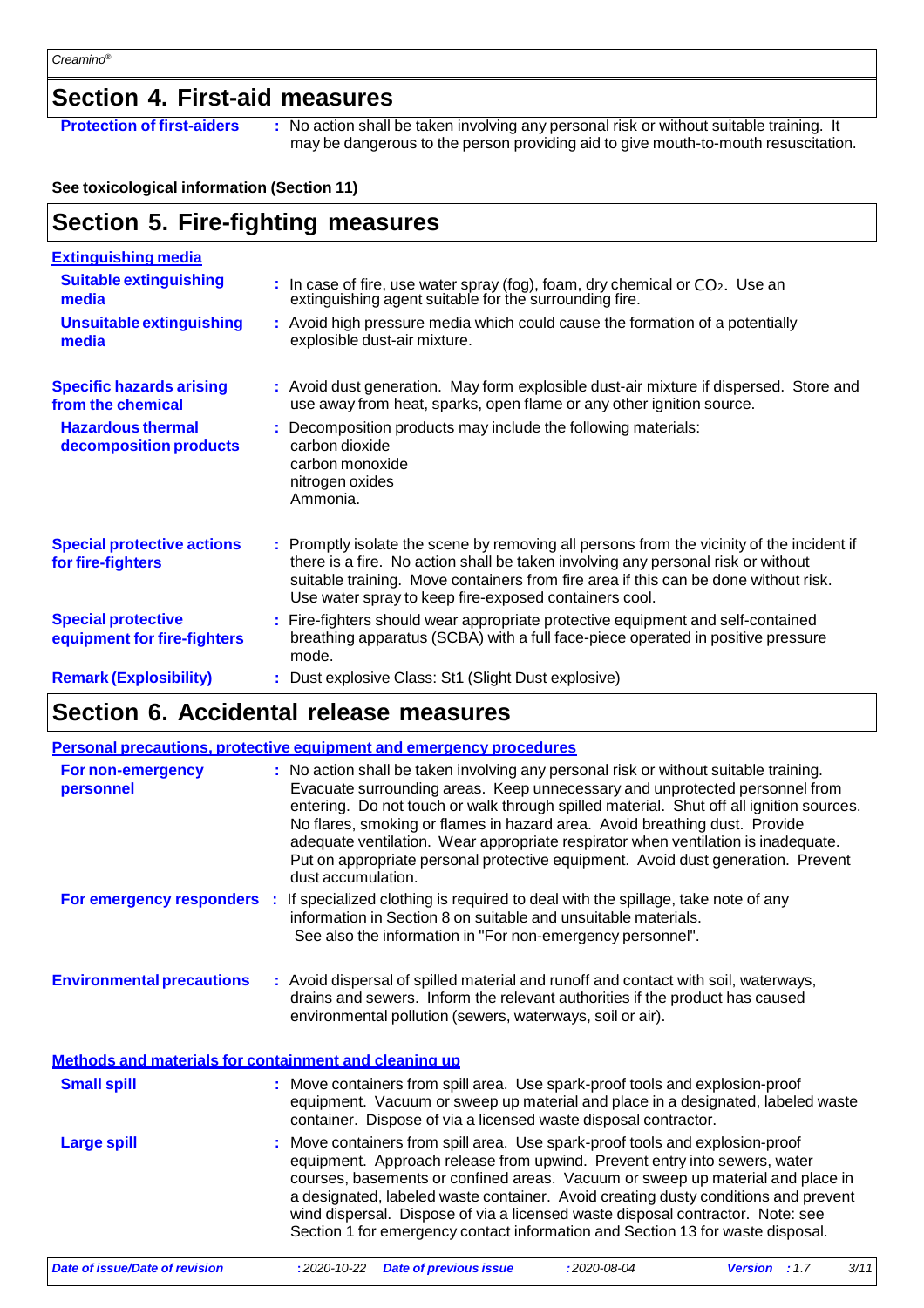## **Section 7. Handling and storage**

| <b>Precautions for safe handling</b>                                             |                                                                                                                                                                                                                                                                                                                                                                                                                                                                                                                                                                                                                                                                                                                                                                                                                                                                                                                                                                                                                                                                                                   |
|----------------------------------------------------------------------------------|---------------------------------------------------------------------------------------------------------------------------------------------------------------------------------------------------------------------------------------------------------------------------------------------------------------------------------------------------------------------------------------------------------------------------------------------------------------------------------------------------------------------------------------------------------------------------------------------------------------------------------------------------------------------------------------------------------------------------------------------------------------------------------------------------------------------------------------------------------------------------------------------------------------------------------------------------------------------------------------------------------------------------------------------------------------------------------------------------|
| <b>Protective measures</b>                                                       | : Put on appropriate personal protective equipment (see Section 8). Do not ingest.<br>Avoid contact with eyes, skin and clothing. Avoid breathing dust. Avoid the creation<br>of dust when handling and avoid all possible sources of ignition (spark or flame).<br>Prevent dust accumulation. May form explosible dust-air mixture if dispersed. Use<br>only with adequate ventilation. Wear appropriate respirator when ventilation is<br>inadequate. Keep in the original container or an approved alternative made from a<br>compatible material, kept tightly closed when not in use. Electrical equipment and<br>lighting should be protected to appropriate standards to prevent dust coming into<br>contact with hot surfaces, sparks or other ignition sources. Take precautionary<br>measures against electrostatic discharges. To avoid fire or explosion, dissipate<br>static electricity during transfer by grounding and bonding containers and equipment<br>before transferring material. Empty containers retain product residue and can be<br>hazardous. Do not reuse container. |
| <b>Advice on general</b><br>occupational hygiene                                 | : Eating, drinking and smoking should be prohibited in areas where this material is<br>handled, stored and processed. Workers should wash hands and face before<br>eating, drinking and smoking. Remove contaminated clothing and protective<br>equipment before entering eating areas. Wash contaminated clothing before<br>reusing. See also Section 8 for additional information on hygiene measures.                                                                                                                                                                                                                                                                                                                                                                                                                                                                                                                                                                                                                                                                                          |
| <b>Conditions for safe storage,</b><br>including any<br><b>incompatibilities</b> | : Store in accordance with local regulations. Store in a segregated and approved<br>area. Store in original container protected from direct sunlight in a dry, cool and well-<br>ventilated area, away from incompatible materials (see Section 10) and food and<br>drink. Eliminate all ignition sources. Separate from oxidizing materials. Keep<br>container tightly closed and sealed until ready for use. Containers that have been<br>opened must be carefully resealed and kept upright to prevent leakage. Do not<br>store in unlabeled containers. Use appropriate containment to avoid environmental<br>contamination. See Section 10 for incompatible materials before handling or use.                                                                                                                                                                                                                                                                                                                                                                                                |

### **Section 8. Exposure controls/personal protection**

#### **Control parameters**

#### **Occupational exposure limits**

| Ingredient name                                 | <b>Exposure limits</b>                                                                                                                          |  |
|-------------------------------------------------|-------------------------------------------------------------------------------------------------------------------------------------------------|--|
| <b>Particles Not Otherwise Specified (PNOS)</b> | CA Ontario Provincial (Canada, 6/2015).<br>TWA: 10 mg/m <sup>3</sup> , (Inhalable fraction)<br>TWA: 3 mg/m <sup>3</sup> , (Respirable fraction) |  |

**Appropriate engineering controls Environmental exposure controls :** Use only with adequate ventilation. If user operations generate dust, fumes, gas, vapor or mist, use process enclosures, local exhaust ventilation or other engineering controls to keep worker exposure to airborne contaminants below any recommended or statutory limits. The engineering controls also need to keep gas, vapor or dust concentrations below any lower explosive limits. Use explosion-proof ventilation equipment. **:** Emissions from ventilation or work process equipment should be checked to ensure they comply with the requirements of environmental protection legislation. In some cases, fume scrubbers, filters or engineering modifications to the process equipment will be necessary to reduce emissions to acceptable levels. **Individual protection measures Hygiene measures :** Wash hands, forearms and face thoroughly after handling chemical products, before eating, smoking and using the lavatory and at the end of the working period. Appropriate techniques should be used to remove potentially contaminated clothing. Wash contaminated clothing before reusing. Ensure that eyewash stations and safety showers are close to the workstation location.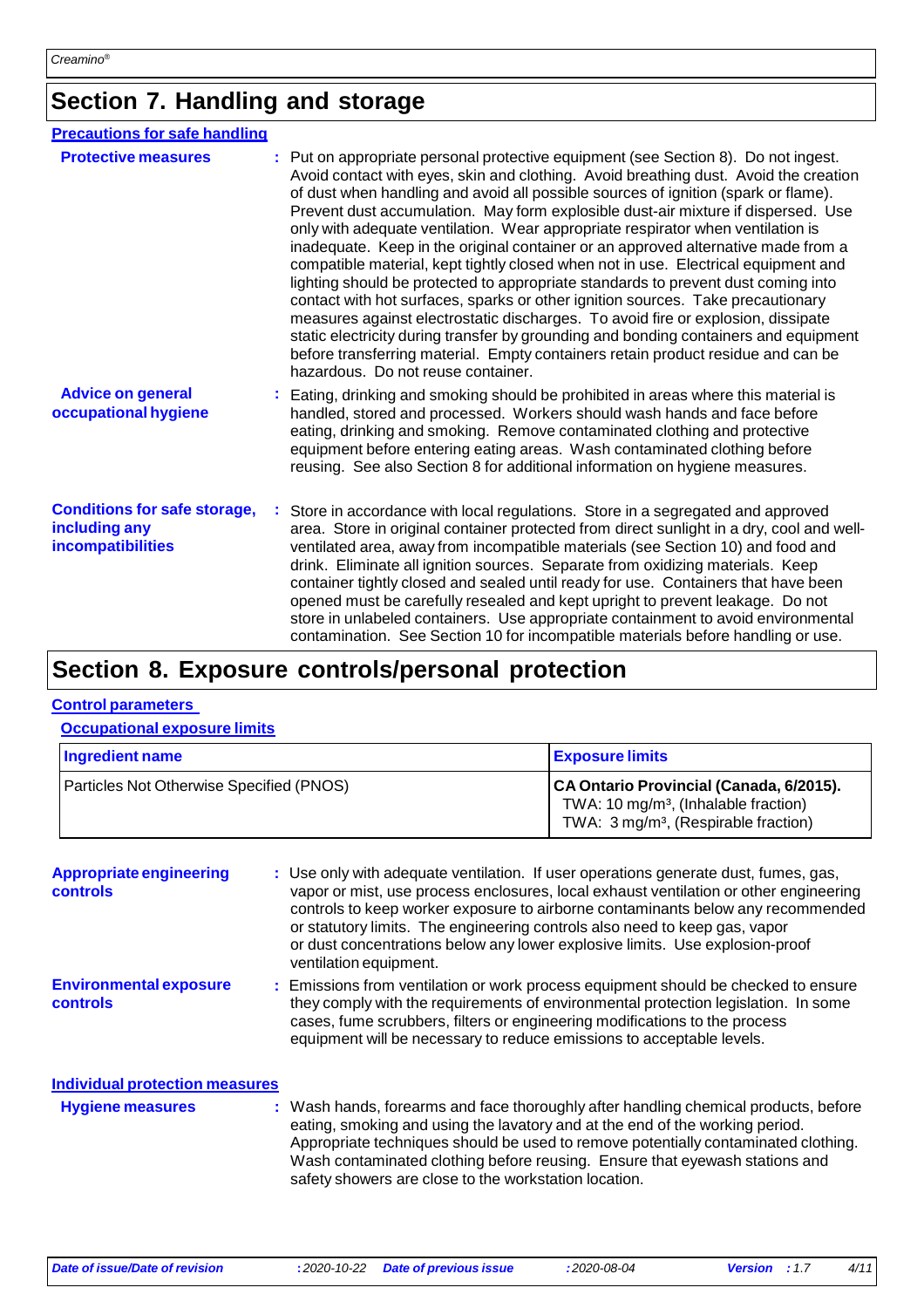## **Section 8. Exposure controls/personal protection**

| <b>Eye/face protection</b>    | : Safety eyewear complying with an approved standard should be used when a risk<br>assessment indicates this is necessary to avoid exposure to liquid splashes, mists,<br>gases or dusts. If contact is possible, the following protection should be worn,<br>unless the assessment indicates a higher degree of protection: safety glasses with<br>side-shields. If operating conditions cause high dust concentrations to be produced,<br>use dust goggles.                                                                                                                                                                                            |
|-------------------------------|----------------------------------------------------------------------------------------------------------------------------------------------------------------------------------------------------------------------------------------------------------------------------------------------------------------------------------------------------------------------------------------------------------------------------------------------------------------------------------------------------------------------------------------------------------------------------------------------------------------------------------------------------------|
| <b>Skin protection</b>        |                                                                                                                                                                                                                                                                                                                                                                                                                                                                                                                                                                                                                                                          |
| <b>Hand protection</b>        | : Chemical-resistant, impervious gloves complying with an approved standard should<br>be worn at all times when handling chemical products if a risk assessment indicates<br>this is necessary. Considering the parameters specified by the glove manufacturer,<br>check during use that the gloves are still retaining their protective properties. It<br>should be noted that the time to breakthrough for any glove material may be<br>different for different glove manufacturers. In the case of mixtures, consisting of<br>several substances, the protection time of the gloves cannot be accurately<br>estimated. > 8 hours (breakthrough time): |
|                               | nitrile rubber, Recommended: Dermatril 740 (thickness: 0.11 mm)<br>nitrile rubber, Recommended: Camatril 730 (thickness: 0.4 mm<br>Chloroprene, Recommended: Camapren 722 (thickness: 0.6 mm)                                                                                                                                                                                                                                                                                                                                                                                                                                                            |
|                               | Guidance: DIN EN 374<br>Manufacturer: Kächele-Cama Latex GmbH (KCL), Germany                                                                                                                                                                                                                                                                                                                                                                                                                                                                                                                                                                             |
| <b>Body protection</b>        | : Wear work clothing with long sleeves. Personal protective equipment for the body<br>should be selected based on the task being performed and the risks involved and<br>should be approved by a specialist before handling this product.                                                                                                                                                                                                                                                                                                                                                                                                                |
| <b>Other skin protection</b>  | : Appropriate footwear and any additional skin protection measures should be<br>selected based on the task being performed and the risks involved and should be<br>approved by a specialist before handling this product.                                                                                                                                                                                                                                                                                                                                                                                                                                |
| <b>Respiratory protection</b> | : Use a properly fitted, particulate filter respirator complying with an approved<br>standard if a risk assessment indicates this is necessary. Respirator selection must<br>be based on known or anticipated exposure levels, the hazards of the product and<br>the safe working limits of the selected respirator.                                                                                                                                                                                                                                                                                                                                     |

Recommended: In accordance with CSA Standard Z94.4-11

## **Section 9. Physical and chemical properties**

| <b>Appearance</b>                                      |                                                                      |
|--------------------------------------------------------|----------------------------------------------------------------------|
| <b>Physical state</b>                                  | : Granular solid.                                                    |
| <b>Color</b>                                           | : off-white                                                          |
| <b>Odor</b>                                            | : faintly distinct.                                                  |
| <b>Odor threshold</b>                                  | : Not available.                                                     |
| pH                                                     | : 8 to 9 (20 $^{\circ}$ C/68 $^{\circ}$ F)<br>Concentration: 100 g/l |
| <b>Melting point</b>                                   | : Not applicable. Decomposition.                                     |
| <b>Boiling point</b>                                   | : Not available.                                                     |
| <b>Flash point</b>                                     | : Not applicable.                                                    |
| <b>Evaporation rate</b>                                | : Not applicable.                                                    |
| <b>Flammability (solid, gas)</b>                       | : Not available.                                                     |
| <b>Lower and upper explosive</b><br>(flammable) limits | : Not available.                                                     |
| <b>Vapor pressure</b>                                  | : Not available.                                                     |
| <b>Vapor density</b>                                   | : Not available.                                                     |
| <b>Bulk density</b>                                    | $: 540 - 660$ kg/cm <sup>3</sup>                                     |
| <b>Density</b>                                         | $: 1,38 - 1,41$ g/cm <sup>3</sup>                                    |
| <b>Solubility</b>                                      | : 5.53 g/l $(20^{\circ}C/68^{\circ}F)$ , pH 8.4                      |
|                                                        |                                                                      |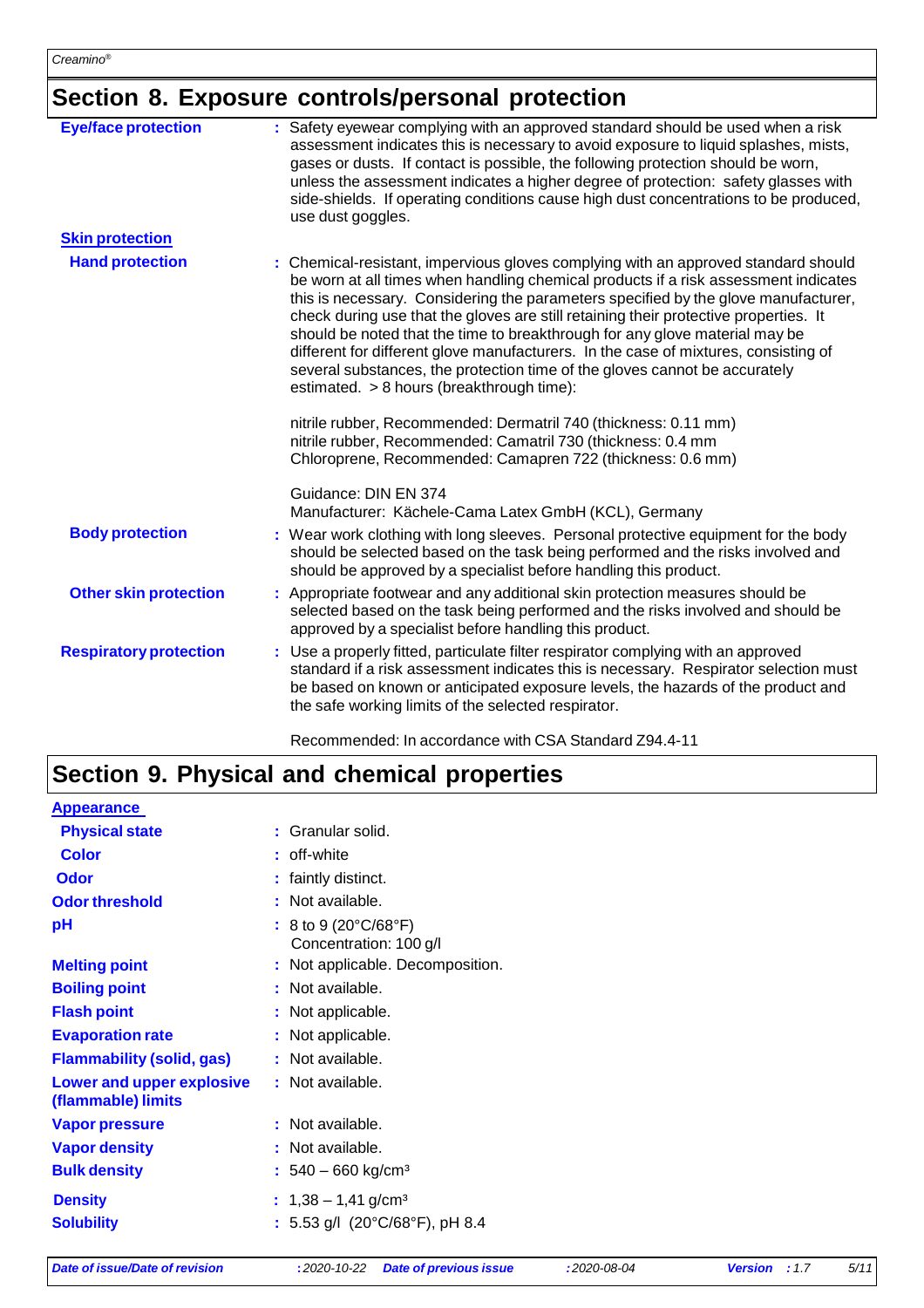## **Section 9. Physical and chemical properties**

| <b>Partition coefficient: n-</b><br>octanol/water | : $LogP_{ow}: -3.93$<br>Method Used: calculated.                                                                                       |
|---------------------------------------------------|----------------------------------------------------------------------------------------------------------------------------------------|
| <b>Auto-ignition temperature</b>                  | : >600°C (1112°F) [Air Dust]<br>>360°C (680°F) [Deposit: Dust]                                                                         |
| <b>Decomposition temperature</b>                  | : $(248 - 276^{\circ} \text{C}) / (478 - 545^{\circ} \text{F})$<br>Method Used: DSC analysis; thermal disintegration of solid          |
| <b>Burning number</b>                             | $\pm$ BZ 2 – briefly ignites and rapidly extinguishes                                                                                  |
| <b>Viscosity</b><br><b>Explosive properties</b>   | : Not available.<br>: Dust explosive Class: St1 (Slight Dust explosive)<br>Minimum ignition energy (mJ): >10 J [Method Used: VDI 2263] |

## **Section 10. Stability and reactivity**

| <b>Reactivity</b>                                 | : No specific test data related to reactivity available for this product or its ingredients.                                                                                                                                                                                                                                                                          |
|---------------------------------------------------|-----------------------------------------------------------------------------------------------------------------------------------------------------------------------------------------------------------------------------------------------------------------------------------------------------------------------------------------------------------------------|
| <b>Chemical stability</b>                         | : Stable under recommended storage and handling conditions (see Section 7).                                                                                                                                                                                                                                                                                           |
| <b>Possibility of hazardous</b><br>reactions      | : Under normal conditions of storage and use, hazardous reactions will not occur.                                                                                                                                                                                                                                                                                     |
| <b>Conditions to avoid</b>                        | : Avoid the creation of dust when handling and avoid all possible sources of ignition<br>(spark or flame). Take precautionary measures against electrostatic discharges.<br>To avoid fire or explosion, dissipate static electricity during transfer by grounding<br>and bonding containers and equipment before transferring material. Prevent dust<br>accumulation. |
| <b>Incompatible materials</b>                     | : Reactive or incompatible with the following materials:<br>Strong oxidizing materials                                                                                                                                                                                                                                                                                |
| <b>Hazardous decomposition</b><br><b>products</b> | : In a fire, hazardous decomposition products may be produced.<br>Decomposition products may include the following materials:<br>carbon dioxide<br>carbon monoxide<br>nitrogen oxides<br>Ammonia.                                                                                                                                                                     |

## **Section 11. Toxicological information**

### **Information on toxicological effects**

| <b>Acute toxicity</b>          |                                                                     |                |                                                                   |                          |
|--------------------------------|---------------------------------------------------------------------|----------------|-------------------------------------------------------------------|--------------------------|
| <b>Product/ingredient name</b> | <b>Result</b>                                                       | <b>Species</b> | <b>Dose</b>                                                       | <b>Exposure</b>          |
| guanidinoacetic acid           | LCLo Inhalation Dusts and mists                                     | l Rat          | $>5.13$ mg/l<br>Method Used:<br><b>OECD Test</b><br>Guideline 403 | 4 hours                  |
|                                | LD50 Oral                                                           | Rat - Female   | >2000 mg/kg<br>Method Used:<br>OECD <sub>423</sub>                | $\overline{\phantom{0}}$ |
| <b>Conclusion/Summary</b>      | : Based on available data, the classification criteria are not met. |                |                                                                   |                          |
| <b>Irritation/Corrosion</b>    |                                                                     |                |                                                                   |                          |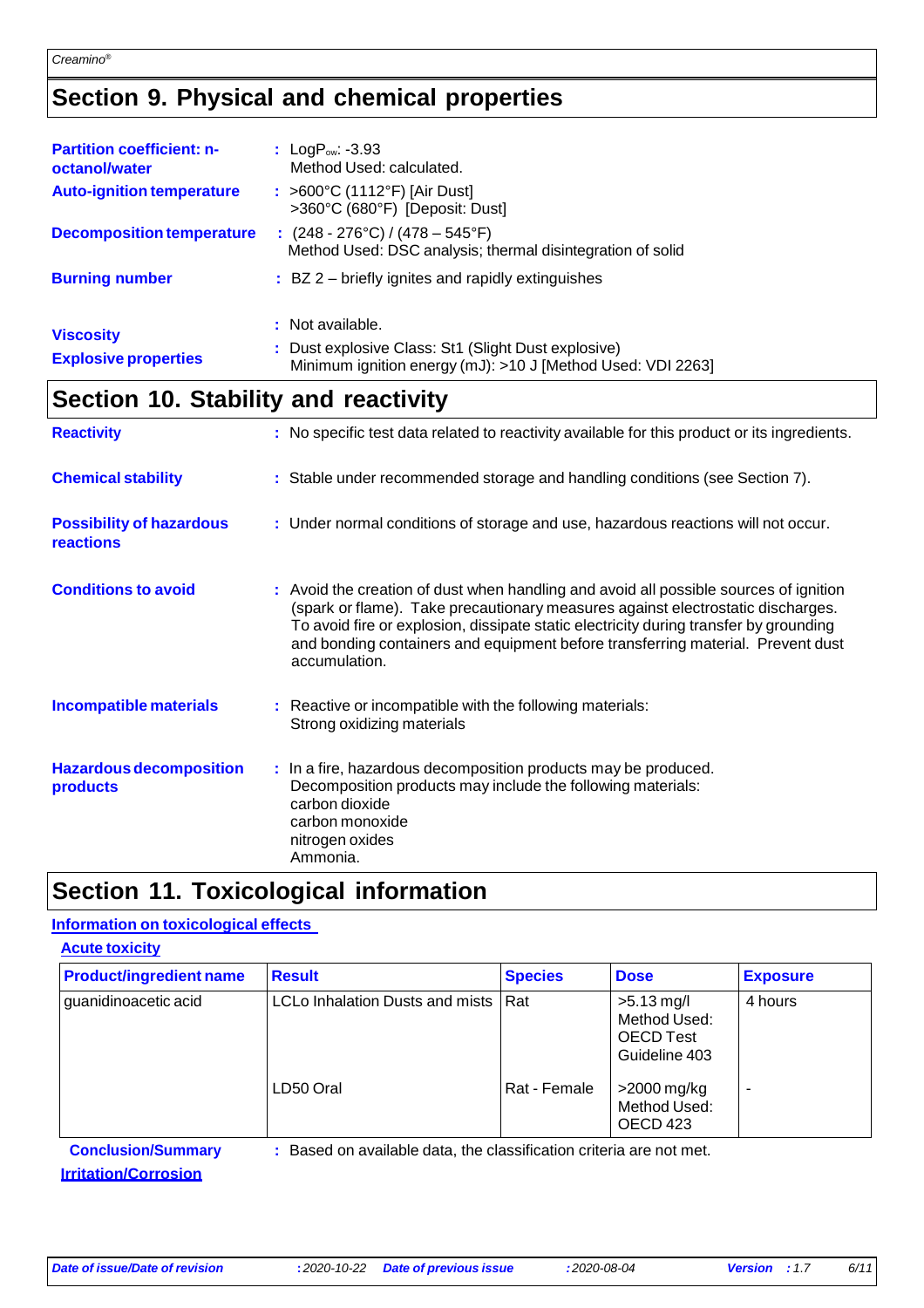## **Section 11. Toxicological information**

|                                | -                                     |                |              |                                                    |                    |
|--------------------------------|---------------------------------------|----------------|--------------|----------------------------------------------------|--------------------|
| <b>Product/ingredient name</b> | <b>Result</b>                         | <b>Species</b> | <b>Score</b> | <b>Exposure</b>                                    | <b>Observation</b> |
| guanidinoacetic acid           | Skin - Non-irritating to the<br>skin. | Rabbit         |              | Method<br>Used: OECD<br><b>Test 404</b>            |                    |
|                                | Eyes - Non-irritating to the<br>eyes. | Rabbit         |              | Method<br>Used: OECD<br><b>Test 405</b>            |                    |
| <b>Starch</b>                  | Skin - Mild irritant                  | Human          |              | 172 hours 300<br>Micrograms<br><b>Intermittent</b> |                    |

### **Conclusion/Summary**

**Skin Example 2018 : Based on available data, the classification criteria are not met.** 

**Eyes :** Based on available data, the classification criteria are not met.

### **Sensitization**

| <b>Product/ingredient name</b> | <b>Route of</b><br>exposure                                                                         | <b>Species</b> | <b>Result</b>   |
|--------------------------------|-----------------------------------------------------------------------------------------------------|----------------|-----------------|
| guanidinoacetic acid           | skin<br>Test type:<br>Maximization<br>Method Used:<br>OECD Test 406<br>(Magnusson-<br>Kligman Test) | Guinea pig     | Not sensitizing |

### **Conclusion/Summary**

**Skin Example 2018 :** Based on available data, the classification criteria are not met.

### **Mutagenicity**

| <b>Product/ingredient name</b> | <b>Test</b>                                                                                         | <b>Experiment</b>                                                                  | <b>Result</b> |
|--------------------------------|-----------------------------------------------------------------------------------------------------|------------------------------------------------------------------------------------|---------------|
| guanidinoacetic acid           | 473 In vitro Mammalian<br>Chromosomal<br><b>Aberration Test</b><br>(Not mutagenic in<br>Ames test.) | Experiment: In vitro<br>Subject: Bacteria                                          | Negative      |
|                                | Test type: Cytogenetic<br>test V79                                                                  | Experiment: In vitro<br>Subject: Mammalian-Animal<br>Hamster, Chinese (V 79-cells) | Negative      |
| <b>Conclusion/Summary</b>      |                                                                                                     | : Based on available data, the classification criteria are not met.                |               |

**Carcinogenicity**

**Reproductive toxicity**

**Conclusion/Summary :** Not available.

**Conclusion/Summary :** Not available.

**Teratogenicity Conclusion/Summary :** Not available.

### **Specific target organ toxicity (single exposure)**

Not available.

### **Specific target organ toxicity (repeated exposure)**

Not available.

### **Aspiration hazard**

Not available.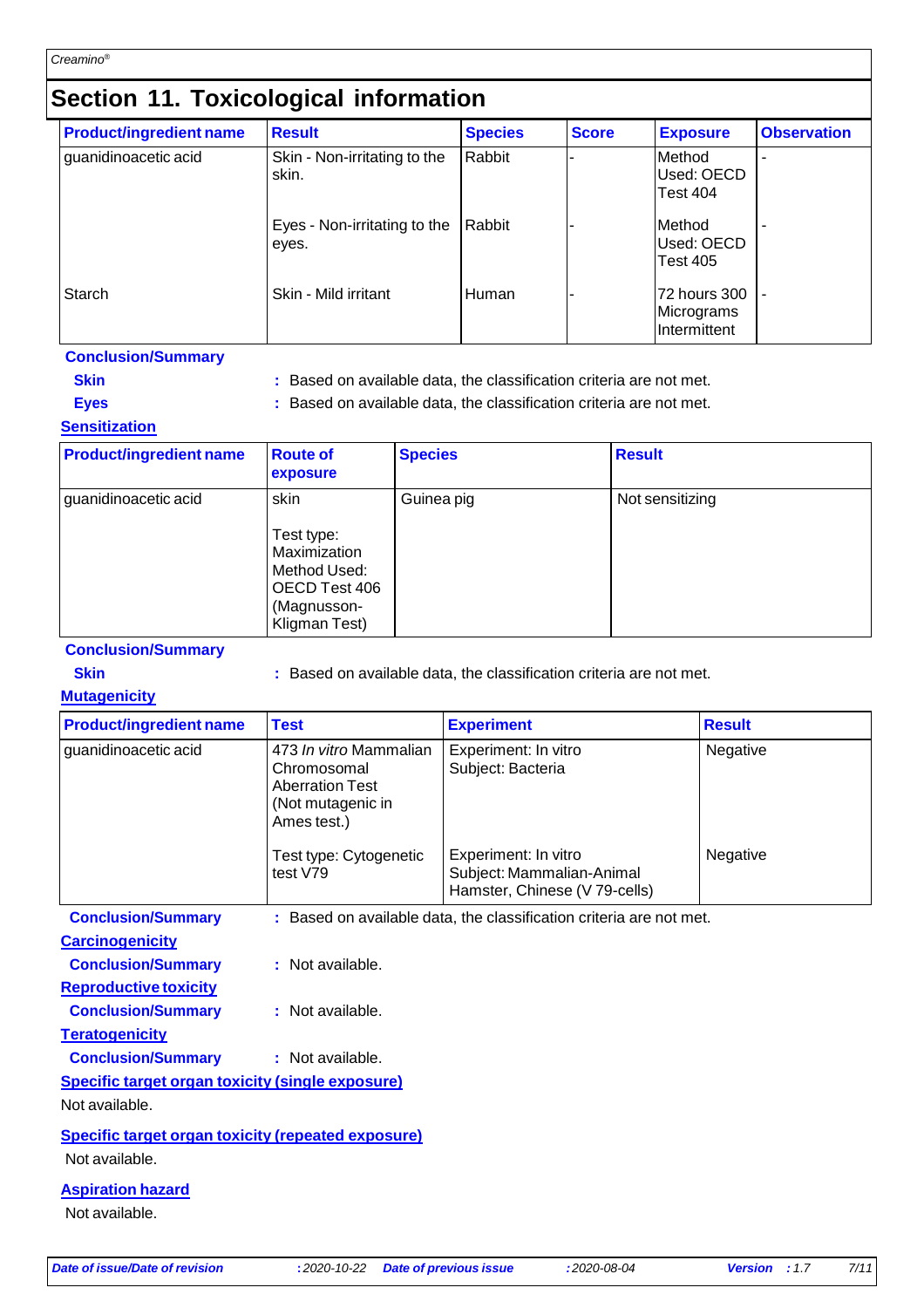## **Section 11. Toxicological information**

| <b>Information on the likely</b><br>routes of exposure | : Not available.                                                                                                                            |
|--------------------------------------------------------|---------------------------------------------------------------------------------------------------------------------------------------------|
| <b>Potential acute health effects</b>                  |                                                                                                                                             |
| Eye contact                                            | : Exposure to airborne concentrations above statutory or recommended exposure<br>limits may cause irritation of the eyes.                   |
| <b>Inhalation</b>                                      | : Exposure to airborne concentrations above statutory or recommended exposure<br>limits may cause irritation of the nose, throat and lungs. |
| <b>Skin contact</b>                                    | : No known significant effects or critical hazards.                                                                                         |
| <b>Ingestion</b>                                       | : discomfort (gastrointestinal); Nauseating.                                                                                                |
|                                                        | Symptoms related to the physical, chemical and toxicological characteristics                                                                |
| <b>Eye contact</b>                                     | : Adverse symptoms may include the following:<br><i>irritation</i><br>redness                                                               |
| <b>Inhalation</b>                                      | : Adverse symptoms may include the following:<br>respiratory tract irritation<br>coughing                                                   |
| <b>Skin contact</b>                                    | : No specific data.                                                                                                                         |
| <b>Ingestion</b>                                       | : No specific data.                                                                                                                         |

### **Delayed and immediate effects and also chronic effects from short and long term exposure**

| <b>Short term exposure</b>              |                  |
|-----------------------------------------|------------------|
| <b>Potential immediate</b><br>effects   | Not available.   |
| <b>Potential delayed effects</b>        | : Not available. |
| Long term exposure                      |                  |
| <b>Potential immediate</b><br>effects   | : Not available. |
| <b>Potential delayed effects</b>        | : Not available. |
| <b>Potential chronic health effects</b> |                  |

#### **Product/ingredient name** Result **Result Result Species Dose Exposure** guanidinoacetic acid Chronic NOAEL Oral Chronic NOAEL Oral Chronic NOAEL Oral Rat Rat - Female Rat - Male 1250 mg/kg Method Used: OECD 407 750 mg/kg Method Used: OECD 408 690 mg/kg Method Used: OECD 408 28 days 90 days 90 days **Conclusion/Summary :** Not available.

| <b>General</b>               | : Repeated or prolonged inhalation of dust may lead to chronic respiratory irritation. |
|------------------------------|----------------------------------------------------------------------------------------|
| <b>Carcinogenicity</b>       | : No known significant effects or critical hazards.                                    |
| <b>Mutagenicity</b>          | : No known significant effects or critical hazards.                                    |
| <b>Teratogenicity</b>        | : No known significant effects or critical hazards.                                    |
| <b>Developmental effects</b> | : No known significant effects or critical hazards.                                    |
| <b>Fertility effects</b>     | : No known significant effects or critical hazards.                                    |

### **Numerical measures of toxicity**

**Acute toxicity estimates**

*Date of issue/Date of revision* **:** *2020-10-22 Date of previous issue :2020-08-04 Version : 1*.*7 8/11*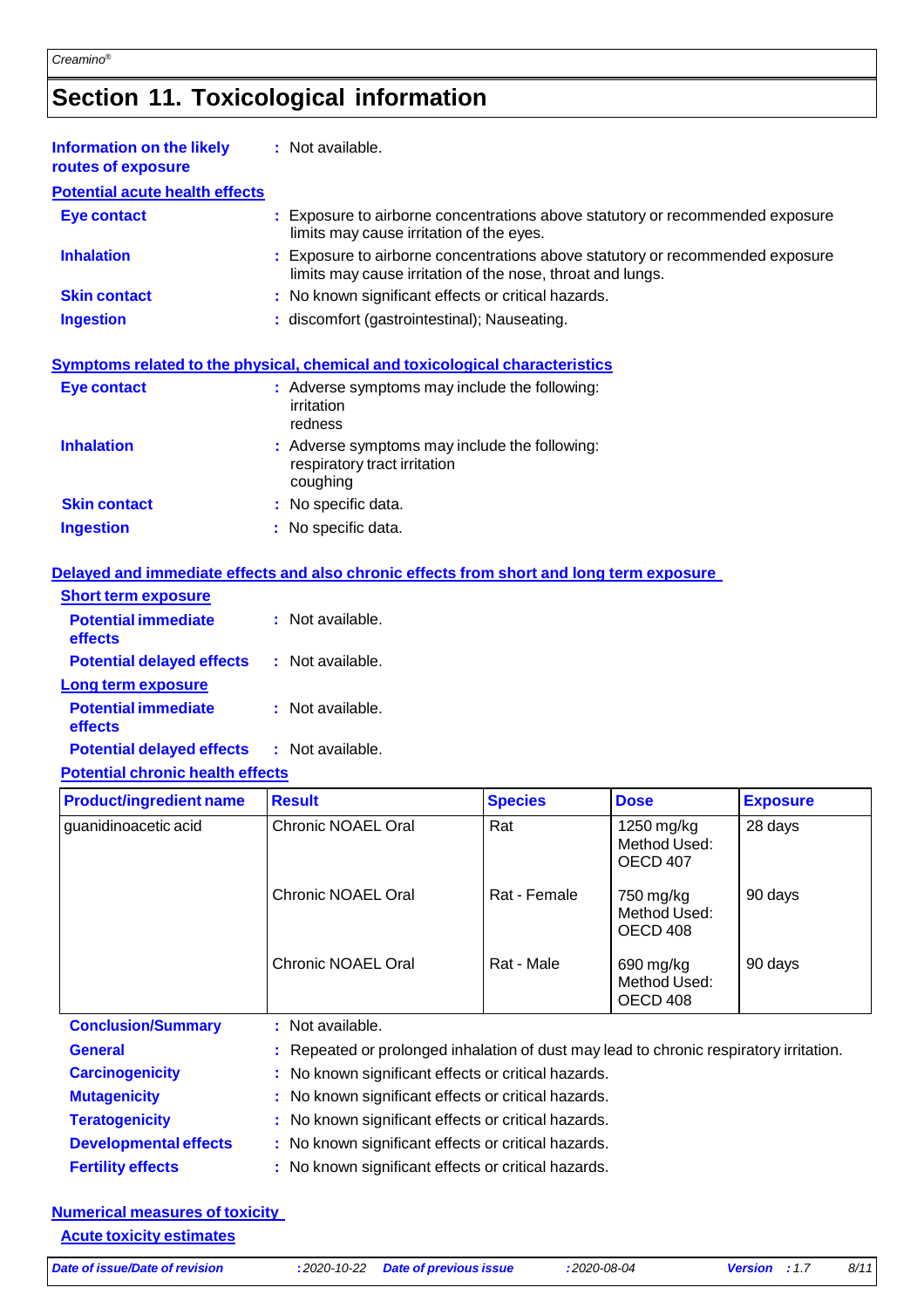## **Section 11. Toxicological information**

Not available.

## **Section 12. Ecological information**

| <b>Product/ingredient name</b> | <b>Result</b>         | <b>Species</b>                                                                                     | <b>Exposure</b> |
|--------------------------------|-----------------------|----------------------------------------------------------------------------------------------------|-----------------|
| guanidinoacetic acid           | NOEC >93.1 mg/l       | Algae - Selenastrum<br>capricornutum<br>Method Used: OECD TG 201<br>Test authority: AlzChem LLC    | 72 hours        |
|                                | Acute EC50 > 100 mg/l | Daphnia<br>Method Used: OECD TG 202<br>Test authority: AlzChem LLC                                 | 48 days         |
|                                | Acute LC50 >100 mg/l  | Fish - Brachydanio rerio<br>Method Used: Directive<br>92/69/EEC C.1<br>Test authority: AlzChem LLC | 96 hours        |

**Conclusion/Summary :** Not available.

### **Persistence and degradability**

| <b>Conclusion/Summary</b>      | : Not available.         |                   |                                                                                                                  |
|--------------------------------|--------------------------|-------------------|------------------------------------------------------------------------------------------------------------------|
| <b>Product/ingredient name</b> | <b>Aquatic half-life</b> | <b>Photolysis</b> | <b>Biodegradability</b>                                                                                          |
| guanidinoacetic acid           |                          |                   | Readily<br>Biodegradation:<br>68%<br>Exposure: 14 days<br>Method Used:<br>CO2; Sturm test /<br><b>OECD 301 B</b> |

### **Bioaccumulative potential**

| <b>Product/ingredient name</b> | <u>ILogP</u> ∾ | <b>BCF</b> | <b>Potential</b> |
|--------------------------------|----------------|------------|------------------|
| Creamino                       | $-3.93$        |            | low              |

| <b>Mobility in soil</b>                                 |                  |
|---------------------------------------------------------|------------------|
| <b>Soil/water partition</b><br><b>coefficient (Koc)</b> | : ≤4             |
| <b>Mobility</b>                                         | : Not available. |

## **Other adverse effects** : No known significant effects or critical hazards.

## **Section 13. Disposal considerations**

| <b>Disposal methods</b> | : The generation of waste should be avoided or minimized wherever possible.<br>Disposal of this product, solutions and any by-products should at all times comply<br>with the requirements of environmental protection and waste disposal legislation<br>and any regional local authority requirements. Dispose of surplus and non-<br>recyclable products via a licensed waste disposal contractor. Waste should not be<br>disposed of untreated to the sewer unless fully compliant with the requirements of<br>all authorities with jurisdiction. Waste packaging should be recycled. Incineration or<br>landfill should only be considered when recycling is not feasible. This material and<br>its container must be disposed of in a safe way. Care should be taken when |
|-------------------------|--------------------------------------------------------------------------------------------------------------------------------------------------------------------------------------------------------------------------------------------------------------------------------------------------------------------------------------------------------------------------------------------------------------------------------------------------------------------------------------------------------------------------------------------------------------------------------------------------------------------------------------------------------------------------------------------------------------------------------------------------------------------------------|
|-------------------------|--------------------------------------------------------------------------------------------------------------------------------------------------------------------------------------------------------------------------------------------------------------------------------------------------------------------------------------------------------------------------------------------------------------------------------------------------------------------------------------------------------------------------------------------------------------------------------------------------------------------------------------------------------------------------------------------------------------------------------------------------------------------------------|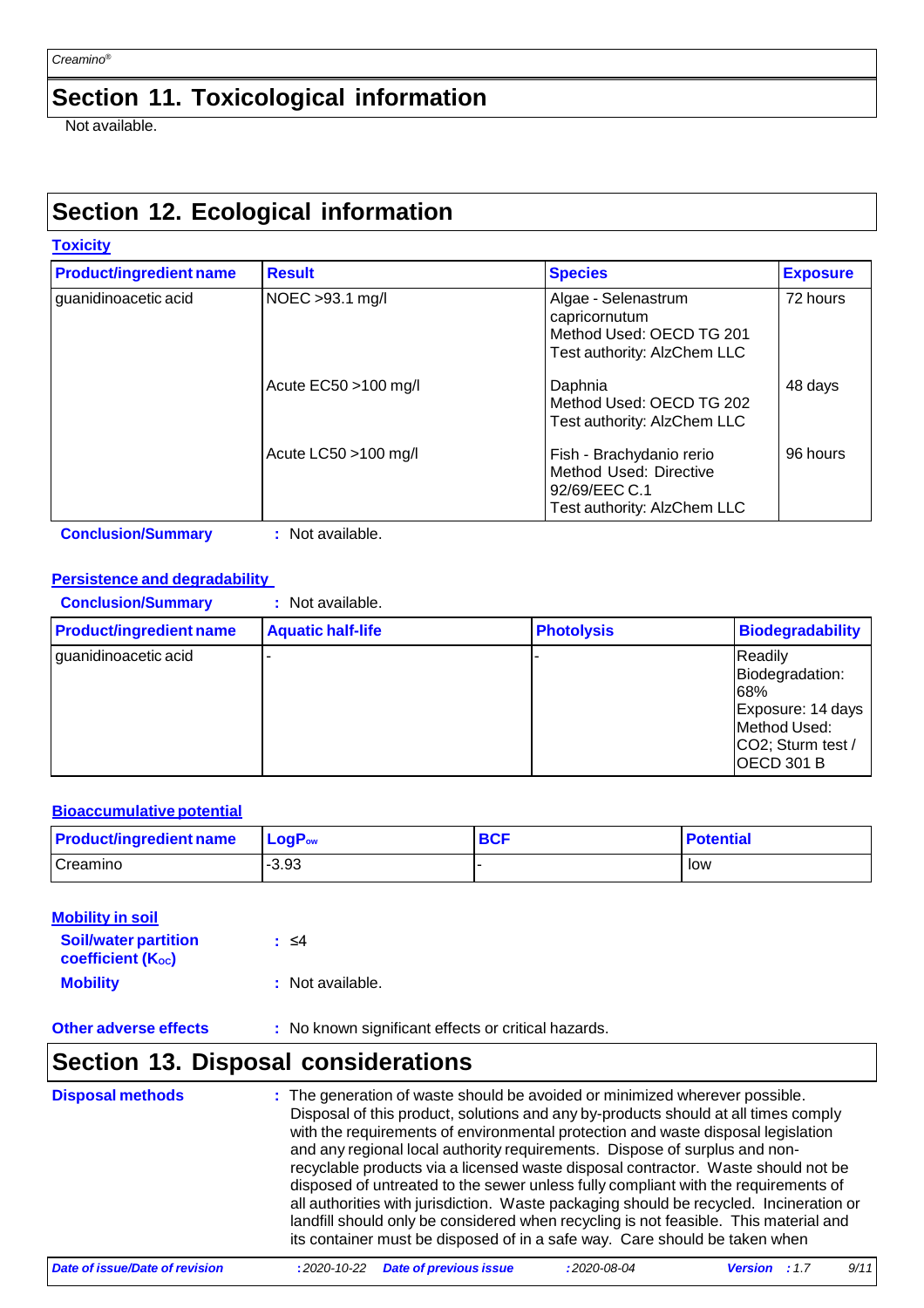### **Section 13. Disposal considerations**

handling emptied containers that have not been cleaned or rinsed out. Empty containers or liners may retain some product residues. Avoid dispersal of spilled material and runoff and contact with soil, waterways, drains and sewers.

## **Section 14. Transport information**

|                                      | <b>TDG</b><br><b>Classification</b> | <b>DOT</b><br><b>Classification</b> | <b>ADR/RID</b> | <b>IMDG</b>                    | <b>IATA</b>    |
|--------------------------------------|-------------------------------------|-------------------------------------|----------------|--------------------------------|----------------|
| <b>UN number</b>                     | Not regulated.                      | Not regulated.                      | Not regulated. | Not regulated.                 | Not regulated. |
| <b>UN proper</b><br>shipping name    |                                     |                                     |                |                                |                |
| <b>Transport</b><br>hazard class(es) |                                     |                                     |                |                                |                |
| <b>Label</b>                         |                                     |                                     |                |                                |                |
| <b>Packing group</b>                 |                                     |                                     |                |                                |                |
| <b>Environmental</b><br>hazards      | ۰                                   |                                     |                | <b>Marine Pollutant:</b><br>No |                |

**Special precautions for user : Transport within user's premises:** always transport in closed containers that are upright and secure. Ensure that persons transporting the product know what to do in the event of an accident or spillage.

**Transport in bulk according to Annex II of MARPOL and the IBC Code :** Not available.

### **Section 15. Regulatory information**

### **Canadian lists**

**Canadian NPRI :** None of the components are listed.

**CEPA Toxic substances :** None of the components are listed.

**International regulations** 

**Chemical Weapon Convention List Schedules I, II & III Chemicals**

Not listed.

**Montreal Protocol (Annexes A, B, C, E)**

Not listed.

**Stockholm Convention on Persistent Organic Pollutants**

Not listed.

**Rotterdam Convention on Prior Informed Consent (PIC)**

Not listed.

### **UNECE Aarhus Protocol on POPs and Heavy Metals**

Not listed.

| <b>Inventory list</b> |
|-----------------------|
|-----------------------|

| <b>Canada</b> | : Not determined.                        |
|---------------|------------------------------------------|
| <b>Europe</b> | : All components are listed or exempted. |
| Japan         | : Japan inventory ( $ENCS$ ):            |
|               | All components are listed or exempted.   |